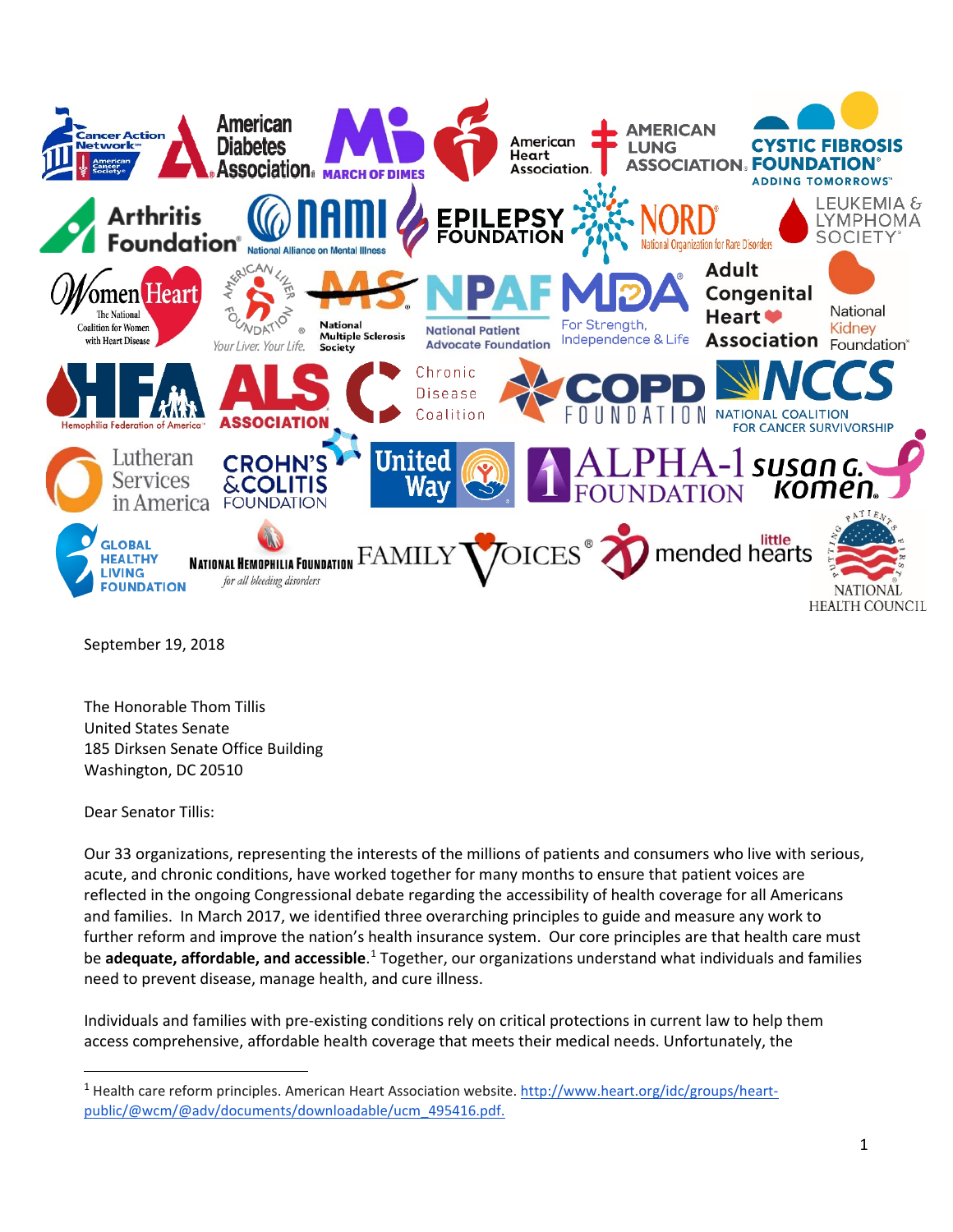arguments of the plaintiffs in *Texas v. U.S. –* a lawsuit brought by 20 states and two individual plaintiffs – represent a serious threat to these protections. In this case, the plaintiffs argue that the court must invalidate the entire Affordable Care Act (ACA) due to Congress' repeal of the individual mandate. We are further troubled that the Department of Justice has also declined to defend the constitutionality of many of the ACA provisions that directly protect people with pre-existing conditions.

While we are pleased to see that you share our concerns about the potential impact of *Texas v. U.S.* on people with pre-existing conditions, as evidenced by your recent introduction of the Ensuring Coverage for Patients with Pre-Existing Conditions Act (S.3388), the safeguards presented in this legislation fall far short of the patient protections encompassed in existing law. This bill as written is far from an adequate replacement for the protections for individuals with pre-existing conditions that are provided under current law.

Current law requires issuers to comply with a set of provisions which work together to promote adequate, affordable, and accessible coverage for people with pre-existing conditions. Specifically, community rating, guaranteed issue, essential health benefits, cost-sharing limits, and the ban on pre-existing condition exclusions protect people with serious health care needs from discriminatory coverage practices. These policies are inextricably linked and removing any of them threatens access to critical care for people with life-threatening, disabling, chronic, or serious health care needs.

## **Adequacy**

Health care must be *adequate*, covering the services and treatments patients need, including patients with unique and complex health care needs. It is paramount that protections including the Essential Health Benefit (EHB) requirement, the ban on annual and lifetime caps, caps on out-of-pocket costs, and restrictions on premium rating be preserved in all health care plans to which they currently apply.

We were particularly disappointed that S. 3388 fails to include an outright ban on pre-existing condition exclusions. While a consumer with pre-existing conditions can gain coverage, the bill would allow issuers to underwrite plans to exclude any type of care based on medical history or health status. For example, under S. 3388 a patient with a history of cancer may be able to gain coverage, but an issuer would still be allowed to exclude coverage for screenings or treatment for a reoccurrence. Continuing to allow issuers to sell plans that undermine access to comprehensive coverage directly contradicts the presumed intent of this legislation, puts consumers at risk for catastrophic healthcare costs or being forced to delay care, and creates additional confusion for consumers and patients.

## **Affordability**

Our second principle recognizes that illness and disease impacts individuals across the economic spectrum. We believe that everyone – regardless of their economic situation – should be able to obtain the treatment they need to manage, maintain, or improve their health. This means that coverage should be *affordable*, including reasonable premiums and cost-sharing, and that individuals with pre-existing conditions should be protected from being charged more for their coverage.

Although this legislation protects against higher rates based on health status, we remain concerned that it leaves patients and consumers exposed to higher premiums based on other factors that can be used as proxies for health status, such as age, gender, or occupation. For instance, there is no limit on how much more insurers in the individual market could charge a 50-year-old with heart disease because of his age. Insurers could also charge higher rates to a woman of childbearing age because of her gender. This legislation would exacerbate the affordability challenges facing many Americans today by neglecting to maintain current protections and subjecting patients to even higher premiums should the ACA be completely invalidated.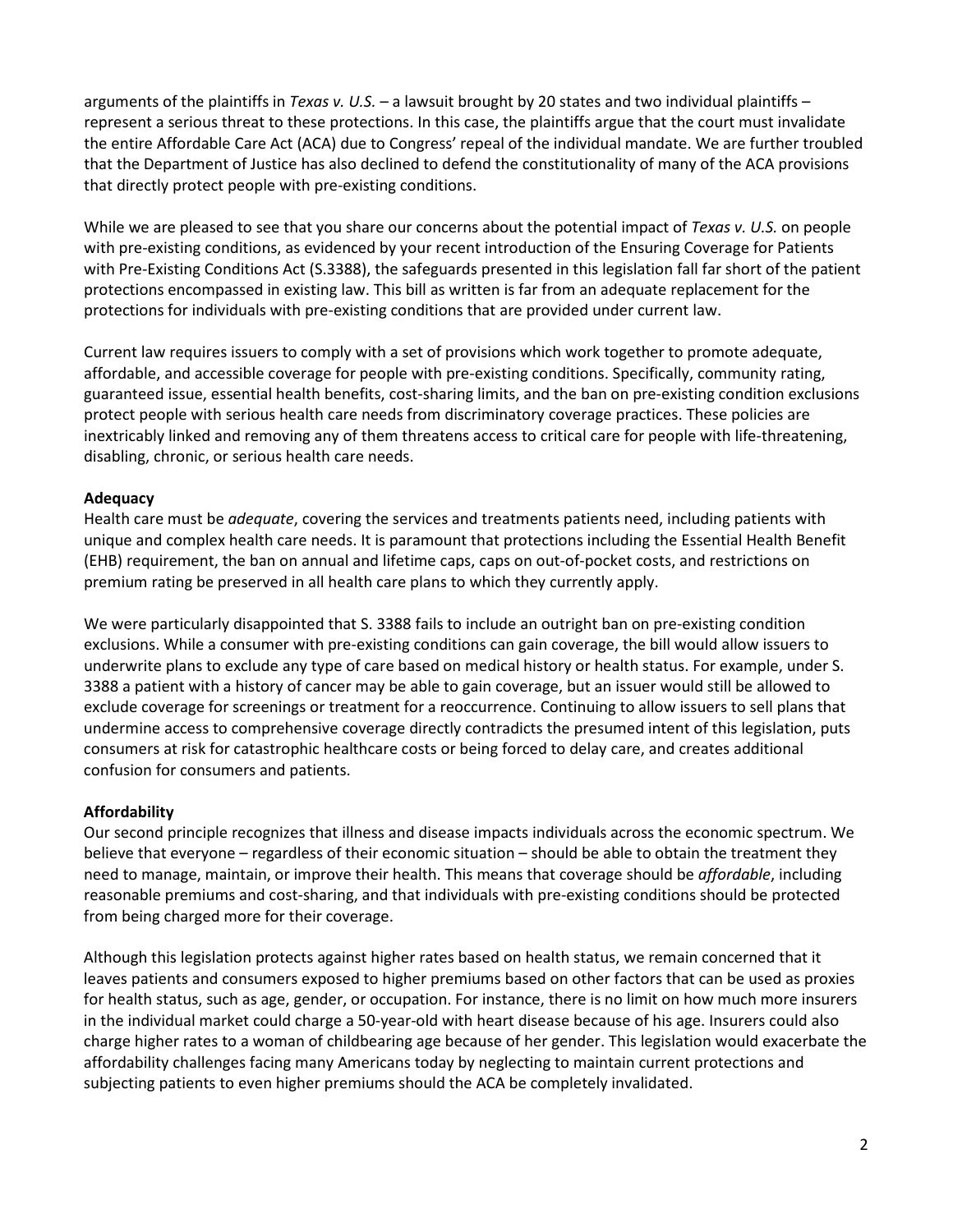## **Accessibility**

Lastly, health care coverage must be *accessible*. All people, regardless of employment, health status or geographic location, should be able to gain coverage without waiting periods or undue barriers to coverage. While we appreciate that the legislation would continue to prohibit insurers from denying coverage to individuals with pre-existing conditions, we are deeply troubled that, absent other quality and financial protection standards, this provision would offer only minimal assurance to consumers.

## **Conclusion**

While we do not yet know the outcome or scope of the ruling in the *Texas v U.S.* case, failure to preserve key ACA provisions could have catastrophic implications for both the insurance markets and the millions of patients who rely on them. Partially restoring only two (guaranteed issue and some rating protections) of the multiple provisions that currently protect patients is inadequate and would leave many people without the level of coverage they need and deserve. Should the ACA be struck down and this legislation implemented as a replacement, consumers with pre-existing conditions would face significant financial and coverage barriers. In short, for people with pre-existing conditions, the bill would provide access to coverage in name only.

We share your interest in continuing to make health insurance accessible to Americans with pre-existing conditions and appreciate your efforts to preserve certain protections in law, regardless of the outcome of *Texas vs. US*. However, the "Ensuring Coverage for Patients with Pre-Existing Conditions Act" as currently drafted, falls far short of providing coverage and security to your constituents, including those who are or will face significant health care needs. We urge you and your Senate colleagues to reconsider your approach to S. 3388 and ensure that any future legislation provides protections for people with pre-existing conditions that are the same or better than those included in current law.

Our organizations stand ready to work with you on solutions that serve the patients we represent and would be pleased to meet with you about how this legislation can be improved to meet the needs of people with preexisting conditions.

Sincerely,

Adult Congenital Heart Association Alpha-1 Foundation ALS Association American Cancer Society Cancer Action Network American Diabetes Association American Heart Association American Liver Foundation American Lung Association Arthritis Foundation Chronic Disease Coalition COPD Foundation Crohn's & Colitis Foundation Cystic Fibrosis Foundation Epilepsy Foundation Family Voices Global Healthy Living Foundation Hemophilia Federation of America

Leukemia & Lymphoma Foundation Lutheran Services in America March of Dimes Mended Little Hearts Muscular Dystrophy Association National Alliance on Mental Illness National Coalition for Cancer Survivorship National Health Council National Hemophilia Foundation National Kidney Foundation National Multiple Sclerosis Society National Organization for Rare Disorders National Patient Advocate Foundation Susan G. Komen United Way Worldwide WomenHeart: The National Coalition for Women with Heart Disease